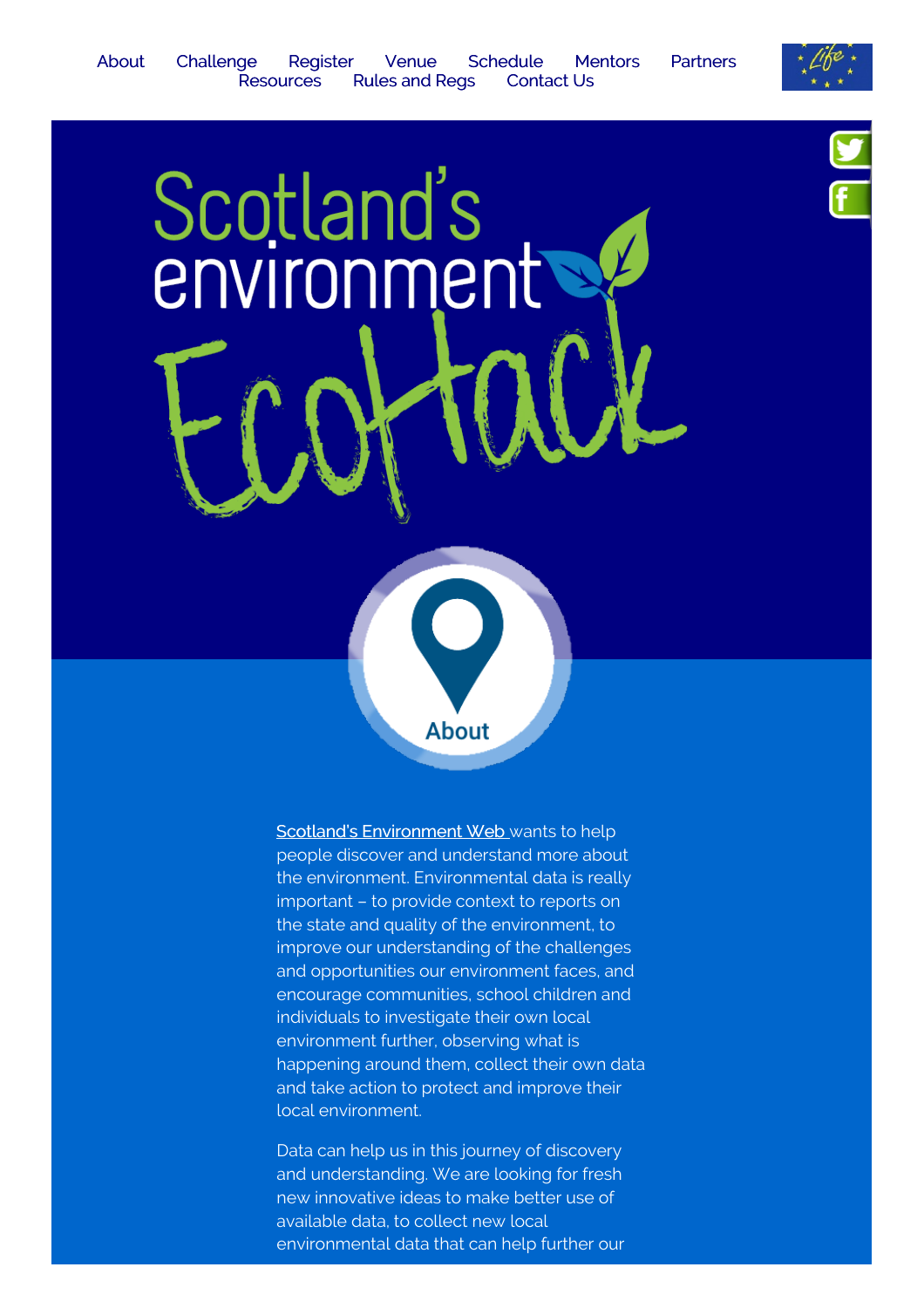understanding, and encourage people to get interested and get involved in Scotland's Environment – observing, monitoring, taking action, and educating.

<span id="page-1-0"></span>

What makes a good Hackathon Idea? Whilst it's the idea that counts rather than having a finished product by the end of the event, your idea should focus on a concept that the judges think has real potential to ultimately be developed into a working product. We want you to think about who your target audience is, come up with solutions that could easily be used by them and can make a real difference in helping people to observe, monitor, take action and educate about the environment.

We're holding a Hackathon with prizes for :

- Innovative data mash ups to explore new data relationships to help analyse the state of our environment and the impact it has on us
- **Infographics, visualisations and games** using data to help explain environmental issues and/or view 'my environment'
- **Prototype designs for new data** collection and data entry equipment/apps

In particular, we're really interested in your ideas around the themes of Climate Change and/or My Environment – but don't worry, if you have ideas on another environmental theme then we still want to see them.

Inspiration and Ideas We've gathered together some videos and tools to help inform and inspire our students. Air - VIDEO: Air [pollution](http://www.sepa.org.uk/making-the-case/media-items/?topic=Air&id=5997) is one of the biggest risks to human health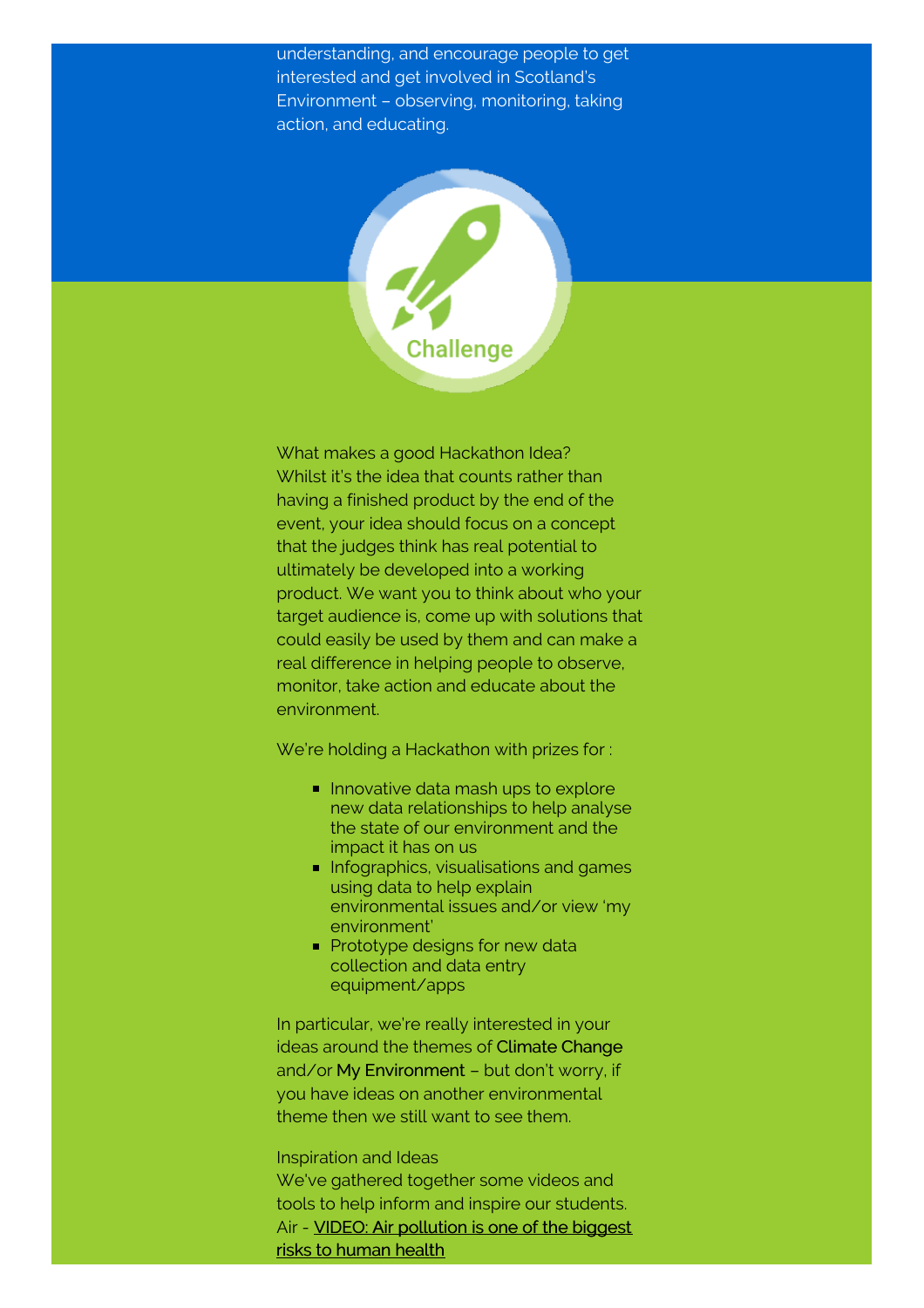Water - **[VIDEO:](http://www.sepa.org.uk/making-the-case/media-items/?topic=Water&id=6001) We still need to worry about** our water Soil - VIDEO: Why are soils so important to our [environment?](http://www.sepa.org.uk/making-the-case/media-items/?topic=Soil&id=5803) [Education](https://www.youtube.com/watch?v=i-lD2MI18UQ) - VIDEO: Young people and citizen science Community Engagement - VIDEO: Why is [environmental](https://www.youtube.com/watch?v=GWLZDesHQTk) data so important? Nature -VIDEO: Wild [Scotland](https://www.youtube.com/watch?v=CvGhmrsrkL8) Sustainability City Visualisation Tool - Abertay - [Sustainability](http://save.abertay.ac.uk/scityvt.html) City Visualisation Tool Sustainability City Visualisation Tool - Abertay - VIDEOS: [Sustainability](http://save.abertay.ac.uk/videos.html) City Visualisation Tool Keep Scotland Beautiful - [Eco-Schools](http://www.keepscotlandbeautiful.org/sustainable-development-education/eco-schools/ten-topics/) - Ten Environment Topics Climate Change - VIDEO: What is it? The changes in climate that we are experiencing and the responses of different [organisations,](https://vimeo.com/67719422#at=171) businesses and communities. Climate Change - How local [communities](http://www.adaptationscotland.org.uk/2/123/0/Local-climate-stories.aspx) are getting involved and taking action on climate change Climate Change - How weather data is analysed to [investigate](http://www.environment.scotland.gov.uk/climate_trends_handbook/index.html) patterns of climate change in Scotland. The Climate Trends handbook Mobile Apps - Mobile apps are a great way to get people interested and involved in their local [environment](http://www.environment.scotland.gov.uk/get-involved/mobile-apps/) Infographics - A picture says a thousand words: [Air](http://www.environment.scotland.gov.uk/media/100297/scotlands-air-infographic.pdf ) [Ecosystems](http://www.environment.scotland.gov.uk/media/71300/sepa-ecosystems.pdf) [Land](http://www.environment.scotland.gov.uk/media/100290/land-infographic.pdf) [Water](http://www.environment.scotland.gov.uk/media/100293/water-infographic.pdf)

Prizes:

- Amazon Vouchers or 12-month subscription to STUFF magazine
- **Pebble watches**

<span id="page-2-0"></span>

The data list is now available to view online. It has been compiled to include data made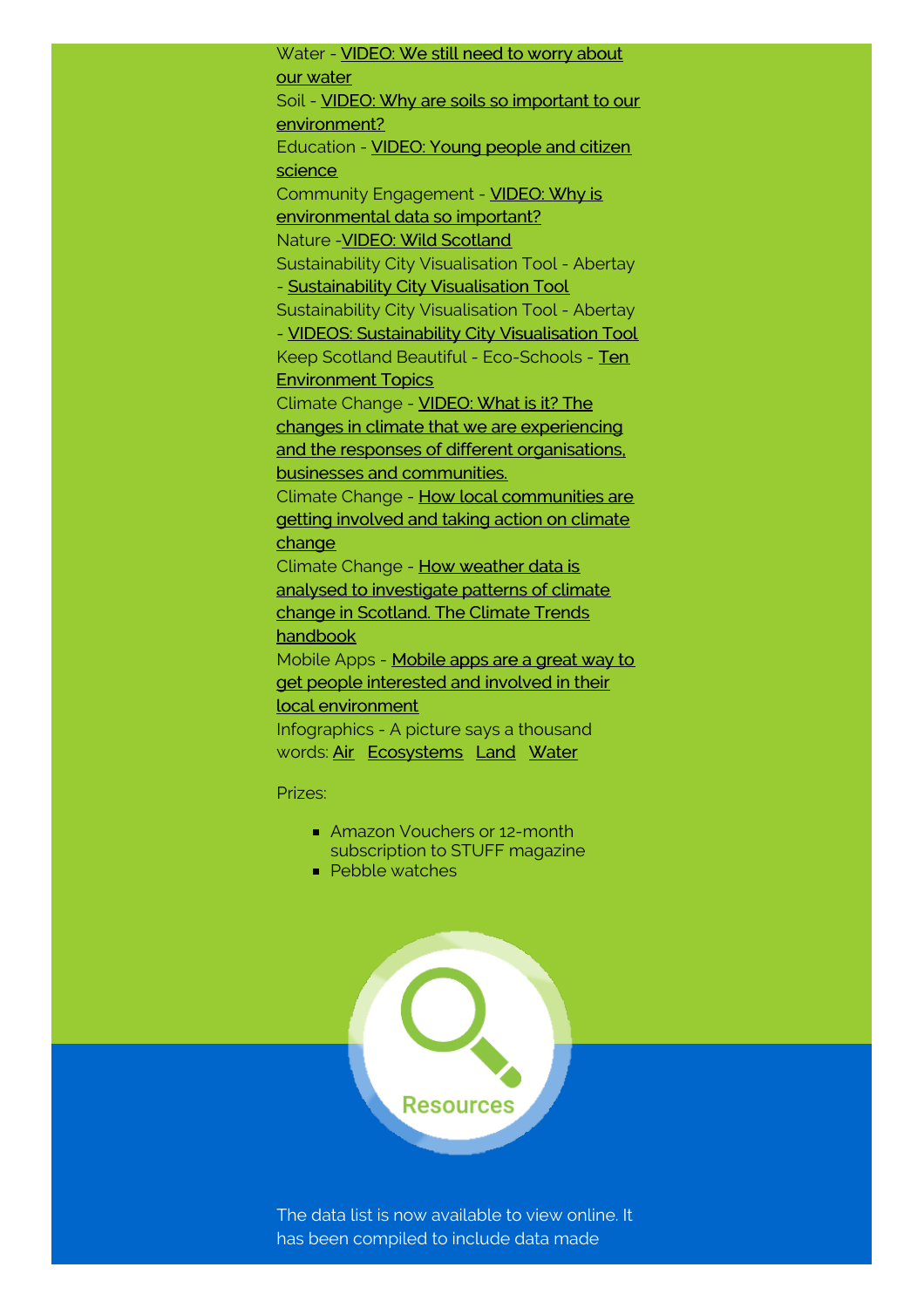available by our partners and also other sources of data available online that have an environmental, social or scientific theme. It is important to note that participants of EcoHack are not limited to the listed data sources. [Download](http://www.environment.scotland.gov.uk/media/100376/ecohack-dataset-list.pdf) the datalist here.

<span id="page-3-0"></span>

If you're at University and interested in the environment, gaming, app development, graphic design, product development, data analysis, then this event is perfect for you. The event is free to attend and we are looking for you to register as an individual. At the event, you'll get the chance to team up with others (teams of between 2-6). It's a great way of meeting new like-minded people on new challenges.



<span id="page-3-1"></span>

# Dr Emily Creamer

Emily is a researcher in the School of Geosciences at the University of Edinburgh. She is currently a UK partner on [R&Dialogue](http://www.rndialogue.eu), an EU project operating across 11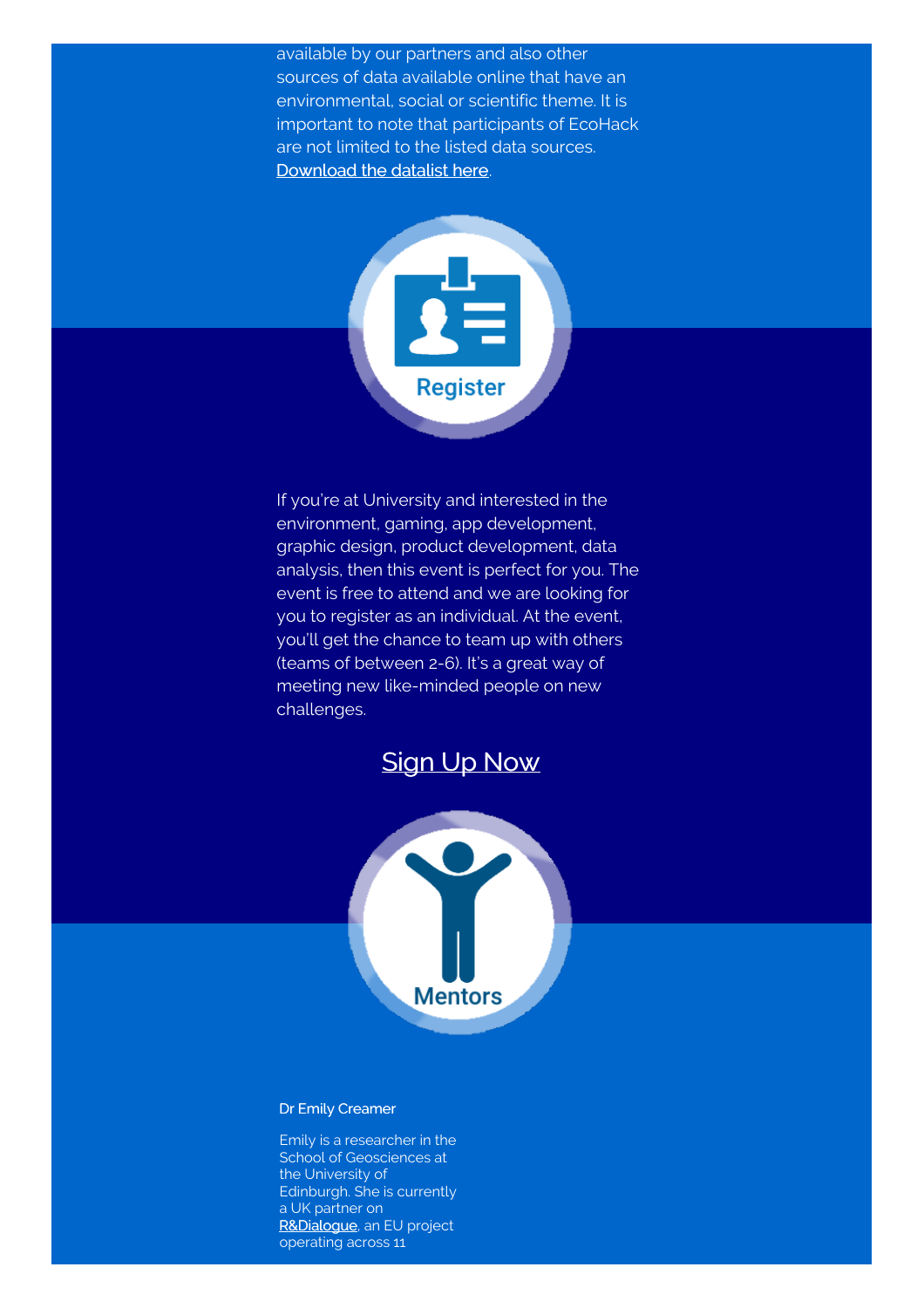european countries, seeking to widen public engagement in low carbon [innovation.](http://www.geos.ed.ac.uk/homes/s0941684/) Find out more about Emily...



#### Iain Elder

Iain is a software engineer at **[skyscanner](http://www.skyscanner.net/)**, he has five years experience as a data professional with expertise in data collection, data quality management, and automating business processes. He graduated with a BSc in internet computer science from the University of St Andrews and has recently completed an MSc in Business Intelligence at the University of Dundee. At the EcoHack you will have the chance to learn from his technical experience in a fastmoving business, and get tips on how to present your ideas effectively.



#### Tim Foster

Tim is interested in citizen science, particularly helping with **Clyde River [Foundation](http://www.clyderiverfoundation.org/)** website and [OpenStreetMap](http://openstreetmapscotland.org/) Scotland. He is the **[SEPA](http://www.sepa.org.uk/)** Ecology Data Manager and has some experience with using R for data analysis and QGIS /postGIS for spatial analysis.

#### Paul Georgie

Since 2005, Paul has been designing, building and promoting the use of geospatial technologies across low income areas both at home, and around the globe. In 2012, Paul coauthored the Glasgow's winning TSB Future City Demonstrator bid, leading the technology platform development. At the AGI **GeoCommunity** Conference in 2013, Paul was awarded 'Best Paper' for his designs on the use of GIS for a Future City



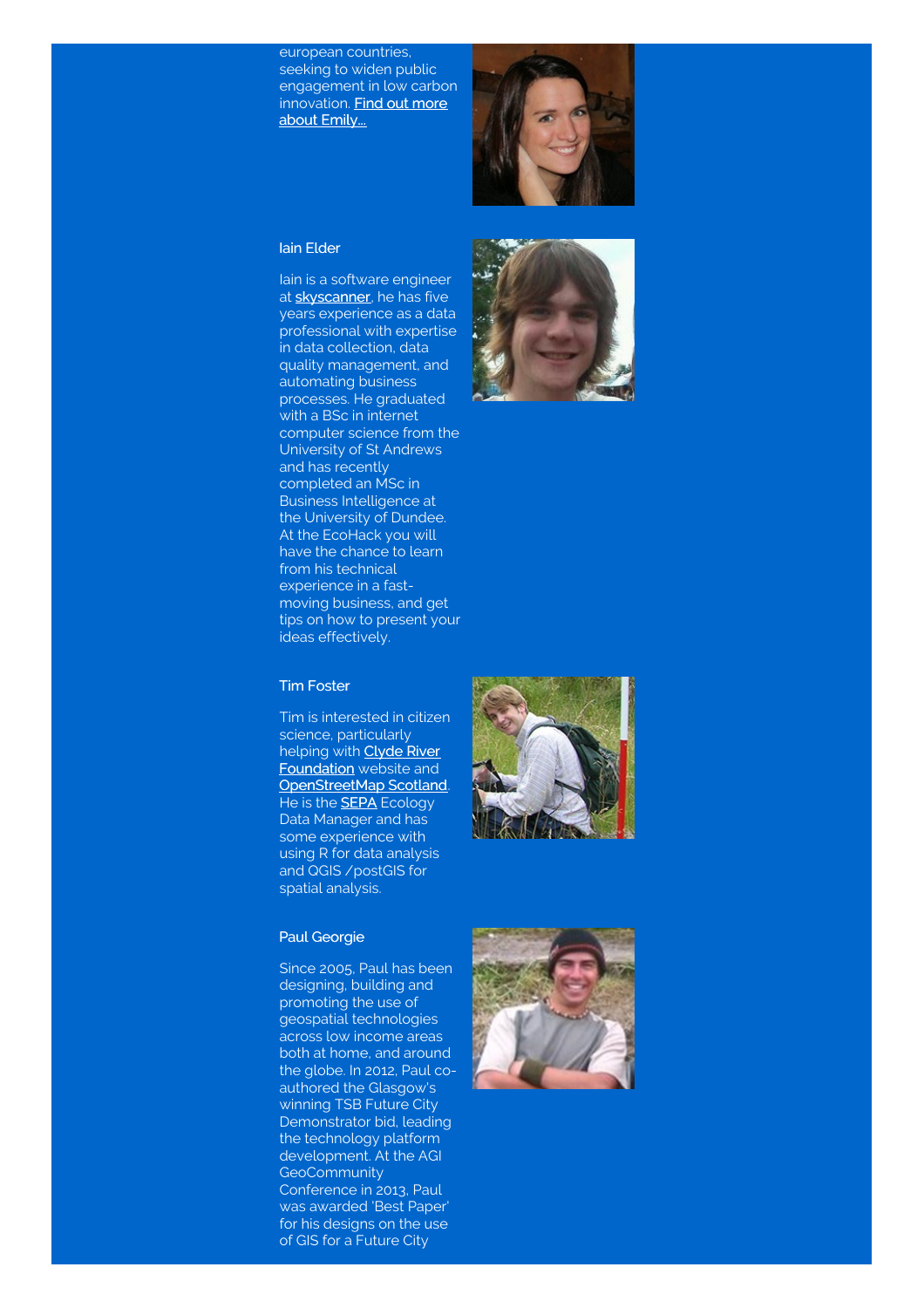Glasgow. His commitment towards community development was recognised in 2014, after receiving Commendation at the Scottish Government's Quality in Planning Awards for a pilot Citizen Science [Mapping](http://www.geogeoglobal.com/news/2013/6/citizen-science-mapping-pilots-in-scotland) project in the Carse of Gowrie. When not teaching and building open source geo-solutions, Paul takes to the sky (with CAA approval of course) to 3D survey the world's landscapes.

#### Patrycja Graczyk

Patrycja is currently working towards completing her MSc degree in Carbon Management at the University of [Edinburgh](http://www.ed.ac.uk/home). Her passion for tackling complex climate change issues and transition towards low carbon economy has inspired her to organise a global sustainability jam. Seeing how open data and technology will support this transition is one of the reasons why she is involved with the ecohack. personally patrycja has interest in smart cities strategies, living labs and public engagement in the climate change issues.

#### John Isaacs

I am currently a Lecturer in the School of [Computing](http://www.rgu.ac.uk/about/faculties-schools-and-departments/faculty-of-design-and-technology/school-of-computing-science-and-digital-media) **Science and Digital Media** at Robert Gordon University. My original background is in biology where i first discovered how useful computers were in other disiplines. then went on to do another undergraduate degree in

computing, which progressed into a PhD in interactive visualisation in virtual environments. My main research interest now is in engaging people with the world around them, mainly through interactive visualisation, but i also have a strong interest in mobile devices, web applications and embedded systems.



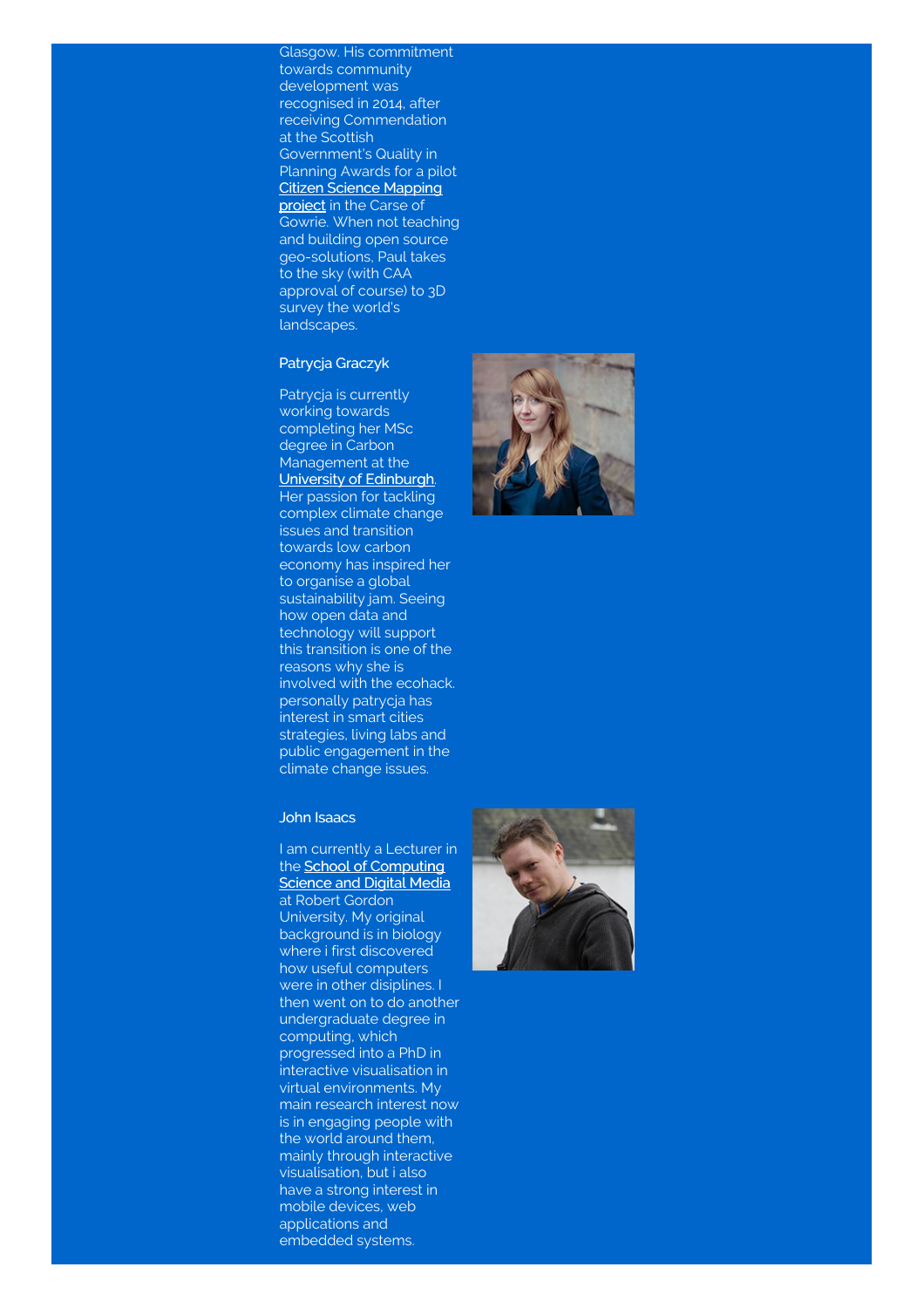#### Billy MacRae

Billy works with the landscape interpretation team at **The Royal** [Commission](http://www.rcahms.gov.uk/) on the Ancient and Historical Monuments of Scotland. His team compile HLA dataset and he is interested to see what happens when new users from various backgrounds get to use our data in novell ways.



### Stuart McGrath

Stuart is currently on [secondment](http://www.educationscotland.gov.uk/) to **Education** Scotland, national body in Scotland responsible for supporting quality and improvement in learning and teaching, as their Development Officer for Citizen Science. Whilst working in his substantive post at primary school in Stirling, he lead outdoor learning and science and developed the school grounds as a place for learning and teaching. He is currently promoting citizen science within schools, holding professional learning sessions for teaching staff, visiting local authorities and encouraging young people and teachers to collect and engage with data.

#### Peter McKeague

Peter is the Database and GIS Project Manager at **The** Royal [Commission](http://www.rcahms.gov.uk/) on the Ancient and Historical Monuments of Scotland. He is interested in seeing how people can make use of the wonderful information RCAHMS holds about the archaeological and built heritage of Scotland in new and exciting ways. For instance how historic environment information can be combined with data about the natural environment and ecology of Scotland to encourage its appreciation.



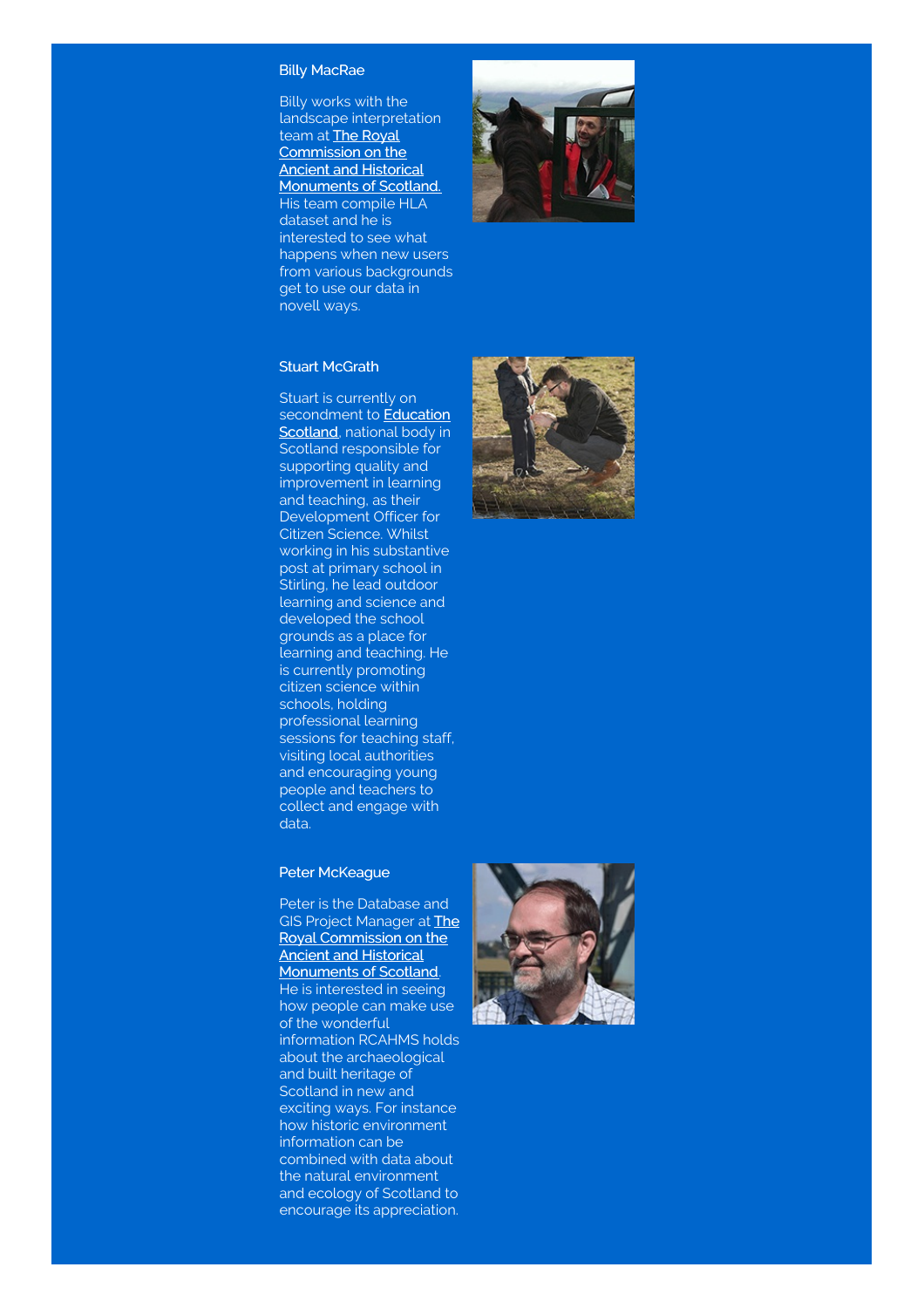# **Judges**

### Tim Fogarty

Tim is the European [Commissioner](https://mlh.io/) of Major League Hacking, the student hackathon league. Every year MLH helps students organise 150 hackathons with 50,000 participants worldwide. Most weekends, you can find Tim at a hackathon, giving a hand to organizers or helping participants with node.js, git, or rubber ducking.



#### Bruce Gittings

Bruce is a pioneer in the use of web-based geographical information, who is Director of the [Geographical](http://www.geos.ed.ac.uk/gis/) Information Science (GIS) programmes at the University of Edinburgh. Bruce is also Chair of the GIS Research UK [conference](http://gis.geos.ed.ac.uk/gisruk/) series, Vice Chair of the Association for [Geographic](http://www.agiscotland.org.uk) Information in Scotland and until recently, Vice Chair of the Royal Scottish [Geographical](http://www.rsgs.org) Society. Bruce is a regular publicspeaker, experienced consultant (working with organisations such as Google and the National Trust for Scotland), has built online services such as the Gazetteer for Scotland, worked with the Scottish Government to demonstrate the benefits of open geo-data and is a capable UAV pilot.

#### Sally Kerr

Sally is the Digital Services Manager for the **City of [Edinburgh](http://www.edinburgh.gov.uk/) Council**. She has a wide portfolio of digital responsbilities which include managing the council's digital estate and its digital strategy. She is the lead for open data. Edinburgh Council is recognised as one of the leaders in scotland for this area and just completed its data portal which will be the gateway to city data,



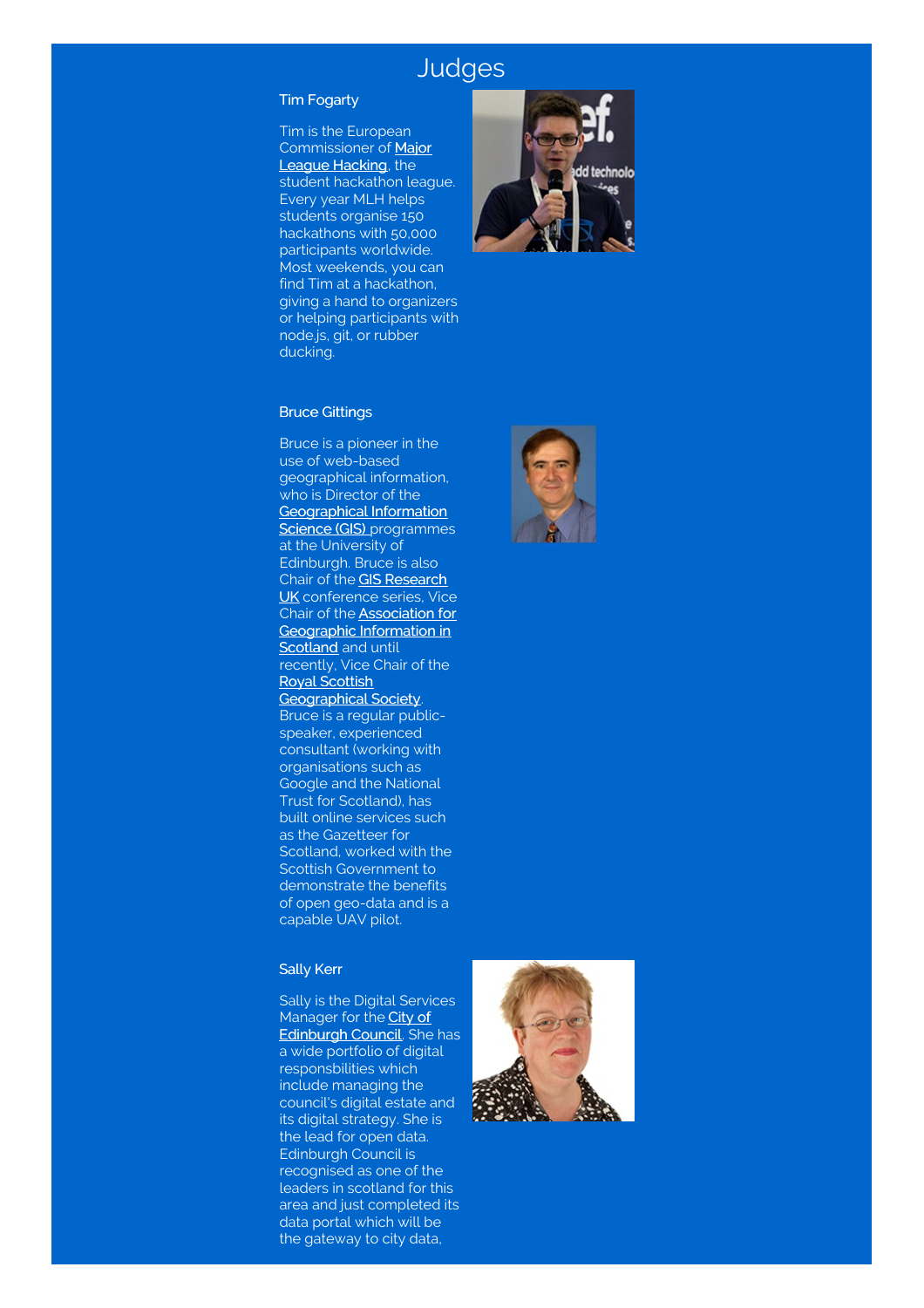offering opportunities to share data stories, solutions to challenges and promotion of open data and its benefits. She runs [Edinburgh](http://www.edinburghapps.net/) Apps, the council's civic challenge competition where winners have the opportunity to work with the council to deliver their proposals. Sally is keen to promote the importance of sharing data to improve the quality of living in edinburgh for citizen, visitors and businesses and supports sepa's hack as a new example of how this can be done.

#### Professor Jonathan **Silvertown**

Jonathan is an ecologist, Professor of Evolutionary Ecology and Chair in Technology-Enhanced Science Education at the University of [Edinburgh](http://www.ed.ac.uk/home). He has devised several citizen science web projects that crowdsource biological data. **[iSpotnature.org](http://www.ispotnature.org/communities/uk-and-ireland)** is a social network that rapidly and accurately identifies observations of any species of wildlife. Half a million observations and 30,000 species have been identified to date. [evolutionmegalab.org](http://www.evolutionmegalab.org/) is an online survey of polymorphism and evolution in banded snails that operates throughout europe. [treezilla.org](http://www.treezilla.org/) - The Monster Map of Trees – aims to map all the trees in Britain and calculate the value of their ecosystem services. Jonathan is currently working on a new project that will enable students and others to create their own mobile apps based on open and crowd-sourced data of all kinds.

#### Martin Valenti

With over 25 years' experience in the environmental sector, Martin has worked in the field of environmental and regulatory policy including delivery of major projects with **Scottish [Government](http://www.gov.scot/)** 

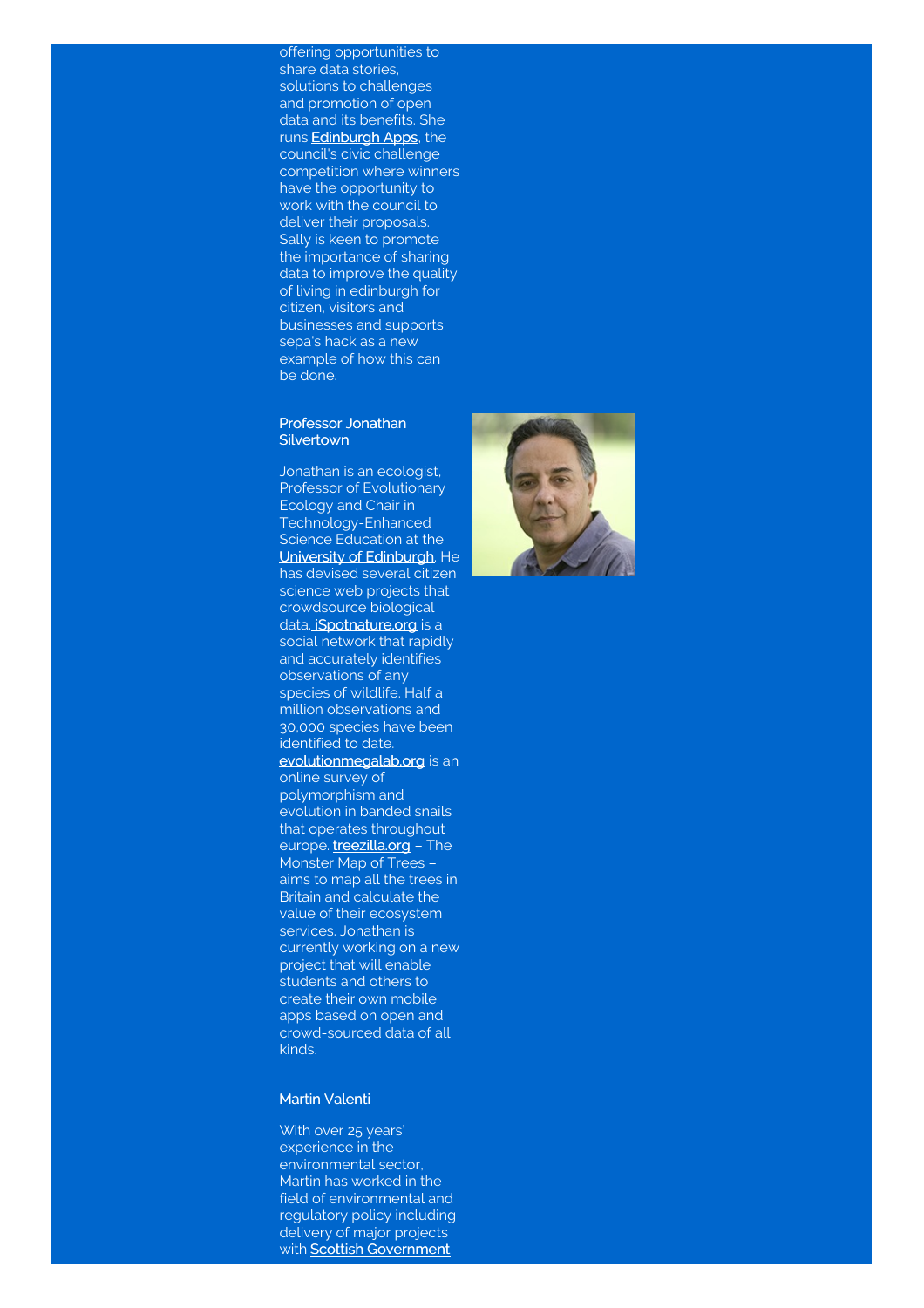on environmental noise and contaminated land. More recently, he was instrumental in setting up [Scotland's](http://www.2020climategroup.org.uk/) 2020 Climate Group and served a fouryear secondment as project director for the group. Now leading on strategic partnerships for **SEPA**, working with government and developing political and industry focused networks to deliver on key environmental outcomes, Martin also has a real interest in seeing how future innovators can help Scotland meet its environmental goals, which can only be achieved through involving communities, citizens and school children in protecting and improving the environment. Martin is also a trustee of **Helping Hands [Associates](http://www.helpinghandsassociates.org/)** who have raised in excess of £350k for a range of local and international charities.



<span id="page-9-0"></span>

- **British [Geological](http://www.bgs.ac.uk/home.html) Survey**
- **Centre for Ecology and [Hydrology](http://www.ceh.ac.uk/)**
- [Cleanweb](http://www.cleanweb.org.uk/) UK
- **Forestry [Commission](http://scotland.forestry.gov.uk/) Scotland**
- **Historic [Scotland](http://www.historic-scotland.gov.uk/)**
- [Geo](http://www.geogeoglobal.com/) Geo
- **The James Hutton [Institute](http://www.hutton.ac.uk/)**
- **Marine [Scotland](http://www.gov.scot/About/People/Directorates/marinescotland)**
- **National [Biodiversity](http://www.nbn.org.uk/) Network**
- Robert Gordon [University](http://www.rgu.ac.uk/)
- Royal [Commission](http://www.rcahms.gov.uk/) on the Ancient and **Historical Monuments of Scotland**
- **Scottish [Environment](http://www.sepa.org.uk/) Protection Agency**
- **Scottish [Government](http://www.gov.scot/)**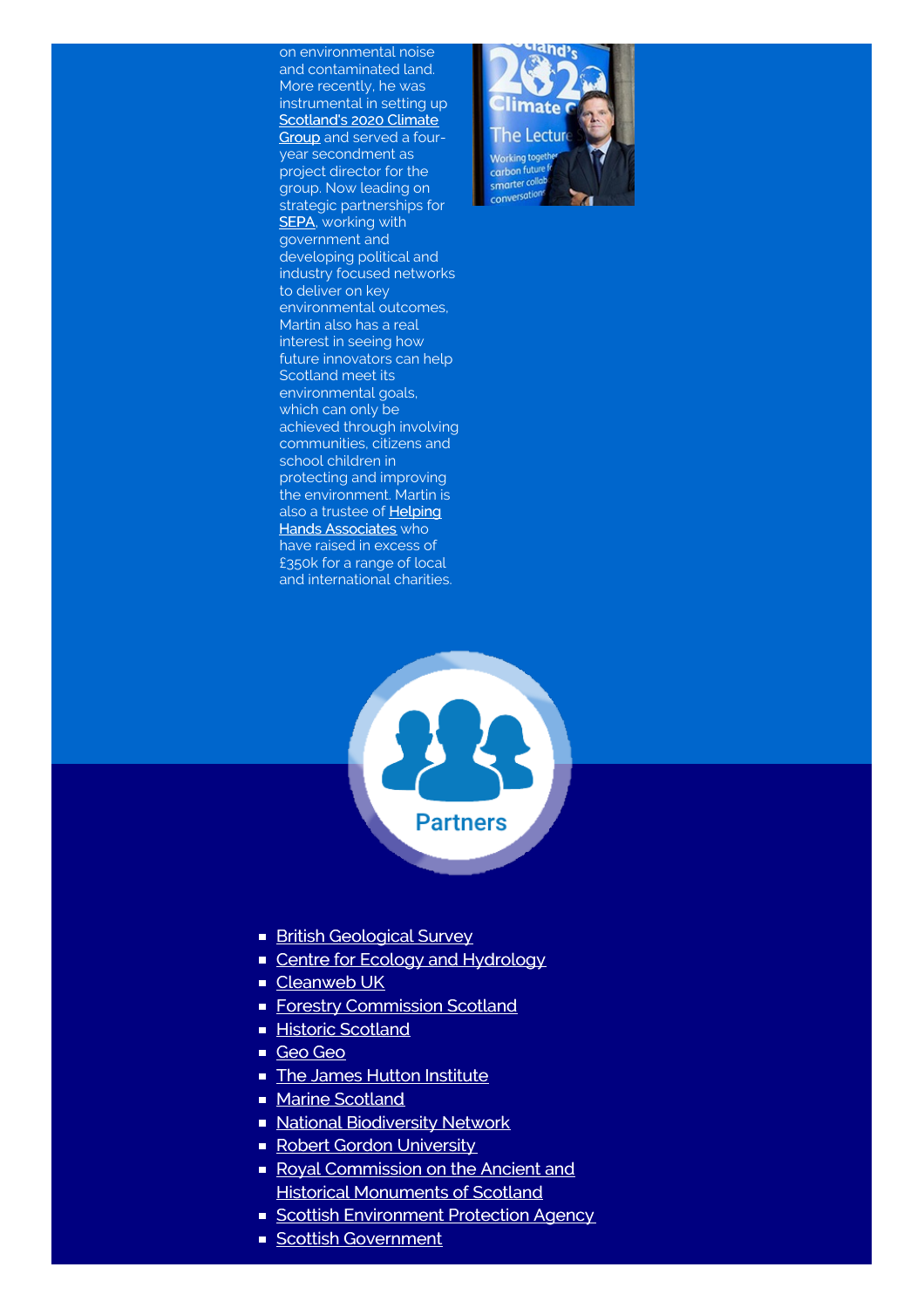- Scottish Natural [Heritage](http://www.snh.gov.uk/)
- **University of [Edinburgh](http://www.ed.ac.uk/home)**

<span id="page-10-0"></span>

Before you register for the hackathon, there are some things you will need to know about....

# Intellectual property

It's your idea and your work so you have the rights to 100% of everything you create at EcoHack. To be eligible for the competition all code generated from EcoHack should be made available under an Open license that allows reuse and redistribution. The reason for the open licensing of code is because EcoHack is about useful outcomes that anyone can use and build on.

# Code and language

No constraints here, you can build in any programming language you like.

# Team size

A team must consist of between 2 and 6 people, but no team may have more than 6.

# Photography and video

By participating all team members consent to their likeness and voice being recorded by video, audio, photographic or other digital or electronic means. All such recordings remain the property of Scottish Environment Protection Agency.

# Personal Information

We will only use your contact details for the purposes of registration, further information and a post event evaluation survey. Your details will not be shared or used for any other purpose and will be deleted after six months. More information on our data protection and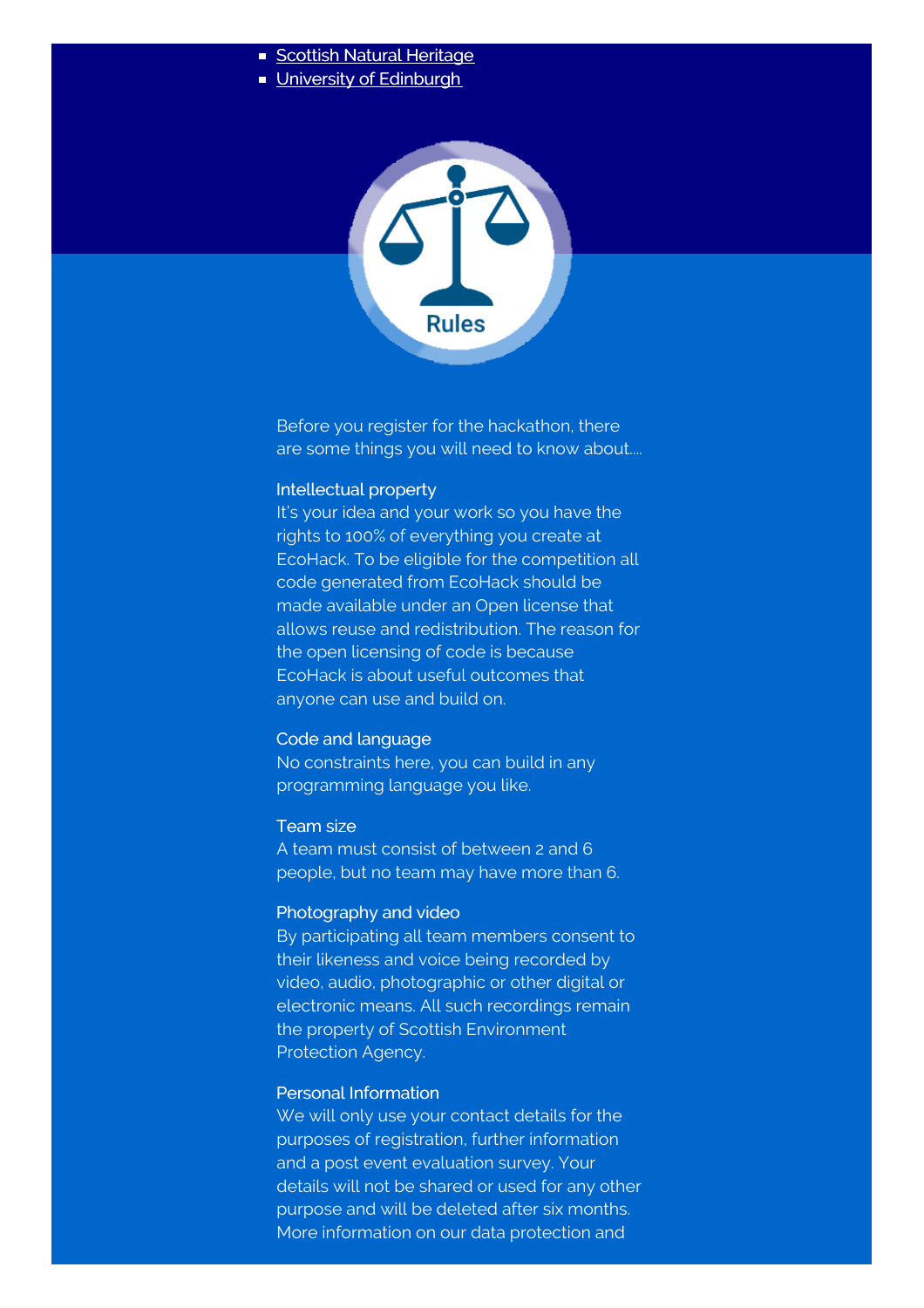privacy policies is available [here](http://www.environment.scotland.gov.uk/privacy-policy-and-cookies/) - feel free to [contact](mailto:seweb.administrator@sepa.org.uk&subject=EcoHack Event) us if you have any concerns about your data.

<span id="page-11-0"></span>



The Edinburgh Centre for Carbon Innovation is an award winning, green business venue in the heart of the city centre only 10 minutes walk from Waverley Train Station. The unique building opened in 2013 is the first historic, refurbished building in the UK to achieve the building sustainability BREEAM Outstanding Award. The centre offers top-of-the-range technology in first class surroundings with a fascinating and sometimes gruesome history where Mary Queen of Scots and Sir Walter Scott share the billing with tales of murder and mystery.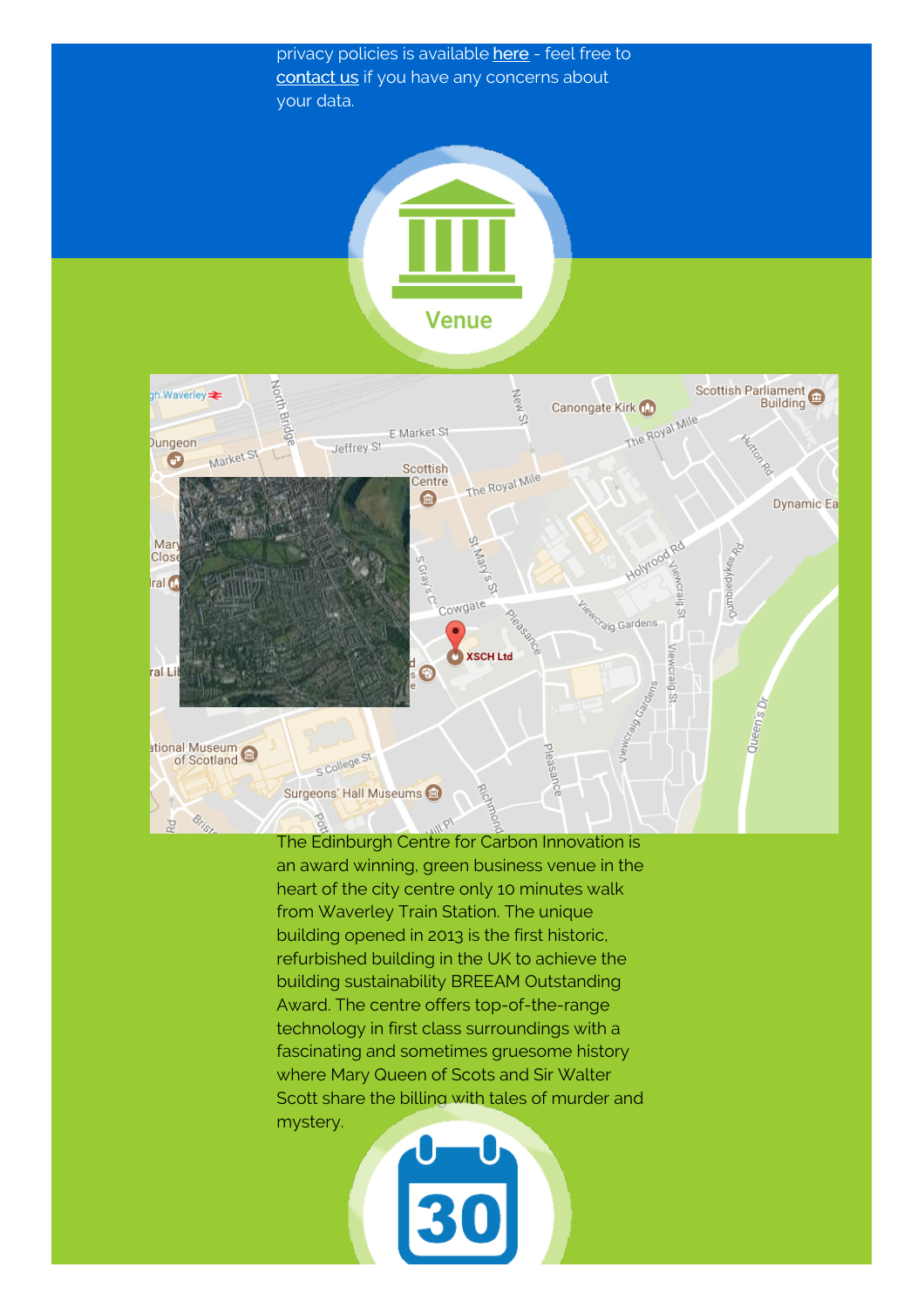<span id="page-12-0"></span>

What will happen over the Hackathon weekend...

| Saturday 30th May |  |
|-------------------|--|
|-------------------|--|

| <b>Time Activity</b> |                                   | Location                 |  |
|----------------------|-----------------------------------|--------------------------|--|
| 9:00                 | Get set up, meet and<br>prepare   | Conference<br>room       |  |
| 9:30                 | Welcome, meet the<br>mentors      | Conference<br>room       |  |
| 9:45                 | Formulate pitches/team<br>forming | Conference<br>room       |  |
|                      | 10:15 EcoHack!                    | The Pod                  |  |
| 13:00 Lunch          |                                   | <b>Break out</b><br>area |  |
|                      | 13:45 EcoHack! Continues          | The Pod                  |  |
| 20:00 Venue closes   |                                   |                          |  |

# Sunday 31st May

|      | <b>Time Activity</b>                                 | Location                |
|------|------------------------------------------------------|-------------------------|
| 9:00 | EcoHack continues (incl<br>breakfast and lunch)      | The<br>Pod/Break<br>out |
|      | 14:00 Formulate prototype/finish                     | The<br>Pod/Break<br>out |
|      | $14:30$ Teams have 10 mins to<br>present work +Q + A | Conference<br>room      |
|      | 15:30 Judging begins                                 |                         |
|      | 16:00 Awards, prizes and thanks                      | Conference<br>room      |
|      | 16:30 End of EcoHack                                 |                         |

<span id="page-12-1"></span>

Scotland's [Environment](http://www.environment.scotland.gov.uk/) Web site aims to be the "trusted" gateway to everything you want to know about scotland's environment,